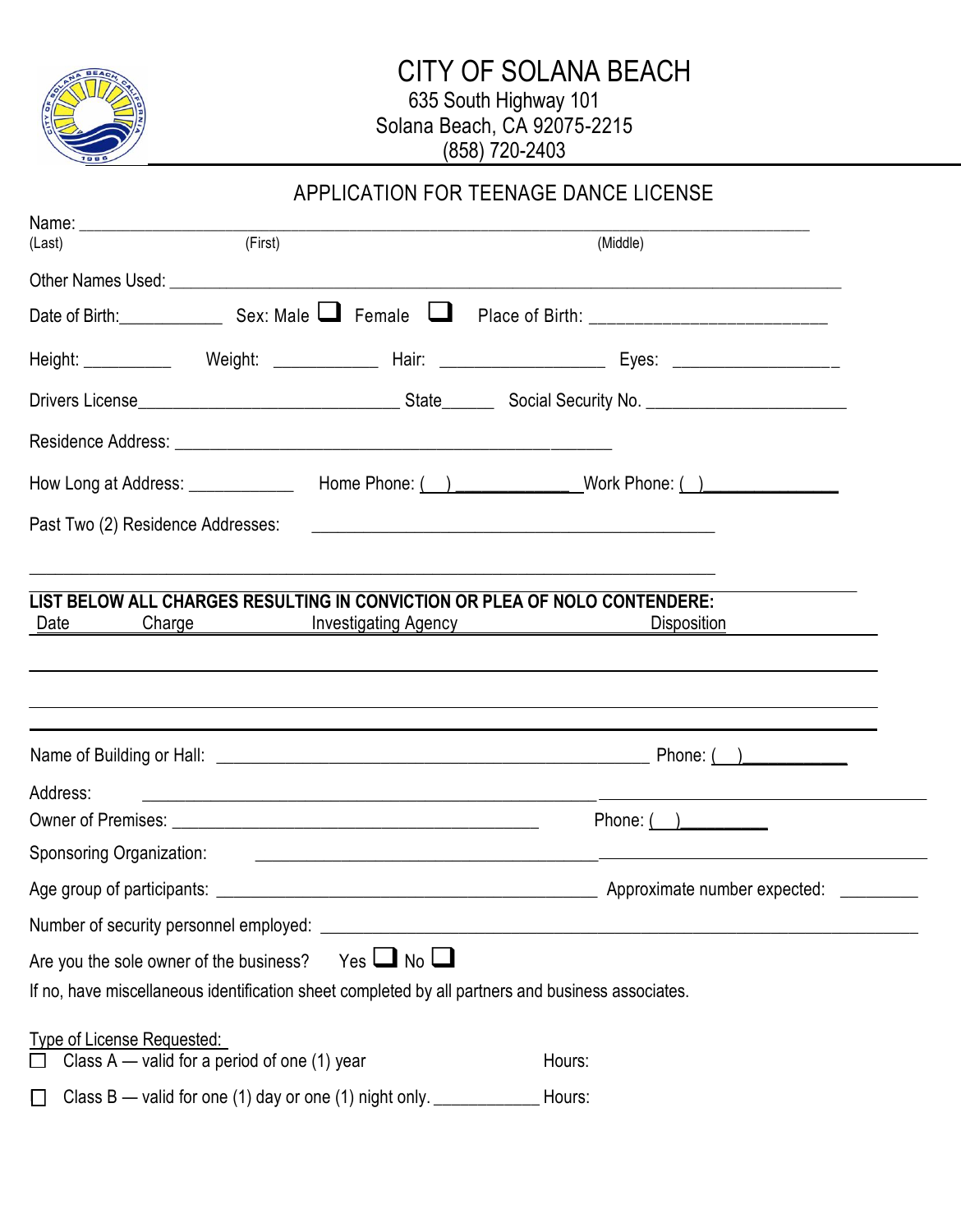#### APPLICATION FOR TEENAGER LICENSE (Continued).

I CERTIFY UNDER PENALTY OF PERJURY THAT THE INFORMATION I HAVE GIVEN IS TRUE AND CORRECT TO THE BEST OF MY KNOWLEDGE AND BELIEF. I UNDERSTAND AND AGREE TO HAVING ALL REQUIRED NOTICES, UNLESS OTHERWISE SPECIFIED, SENT BY U.S. MAIL TO THE ADDRESS GIVEN ON THIS APPLICATION. I HAVE READ AND UNDERSTAND THE SECTIONS OF THE SAN DIEGO COUNTY CODE OF REGULATORY ORDINANCES PERTAINING TO SOLICITOR'S LICENSES. "Certain information provided in this application may be disclosed pursuant to valid requests for public information.

Signature of Applicant Date

#### **YOU ARE REQUIRED TO SUBMIT THE FOLLOWING DOCUMENTS WITH YOUR APPLICATION:**

(INCOMPLETE APPLICATIONS WILL NOT BE ACCEPTED)

- 1) Photo Identification (California driver's license or state-issued identification card only).
- 2) Four (4) photographs measuring 1"x1" (we can take photographs by appointment).
- 3) Fee in the amount (new) or (renewal) FEES ARE NONREFUNDABLE.
- 4) Copy of current ABC license (new and renewal applications).
- 5) Plot Plan Showing:
	- a) Location of property
	- b) Location of all streets, alleys, lots, parcels of land, buildings or residences within 700 feet of the exterior boundaries of the property.
	- c) Location of vehicle parking areas (NEW APPLICATIONS ONLY)

6) A document showing that the applicant is the owner of the premises, or an agreement in writing by the owner permitting such use of the premises (NEW APPLICATIONS ONLY)

7) Registration of Business Certificate from the City of Solana Beach.

#### \*\*ATTENTION ALL AGENCIES\*\* IF APPROVAL GOES PAST THE 30 DAY LIMIT, APPLICANT WILL BE REFERRED TO YOUR DEPARTMENT IN CASE OF ANY INQUIRES. **NOISE CONTROL** / **CODE COMPLIANCE**

| Approved <b>L</b>          | Disapproved | Approved L          |
|----------------------------|-------------|---------------------|
| Reason:                    |             | Reason:             |
| By:                        |             | $\mathsf{By:}$      |
| <b>PLANNING DEPARTMENT</b> |             | <b>FIRE DEPARTI</b> |
| Approved $\Box$            | Disapproved | Approved            |
| Reason:                    |             | Reason:             |
|                            | Date:       | $\mathsf{By:}$      |
| Accepted by:               |             | Date:               |

| Approved <b>L</b>      | Disapproved $\Box$                                     |
|------------------------|--------------------------------------------------------|
| Reason:                |                                                        |
|                        | Date: $\frac{1}{\sqrt{1-\frac{1}{2}}\cdot\frac{1}{2}}$ |
| <b>FIRE DEPARTMENT</b> |                                                        |
| Approved               | Disapproved $\Box$                                     |
| Reason: ________       |                                                        |
|                        | Date: $\qquad \qquad$                                  |
|                        |                                                        |
|                        |                                                        |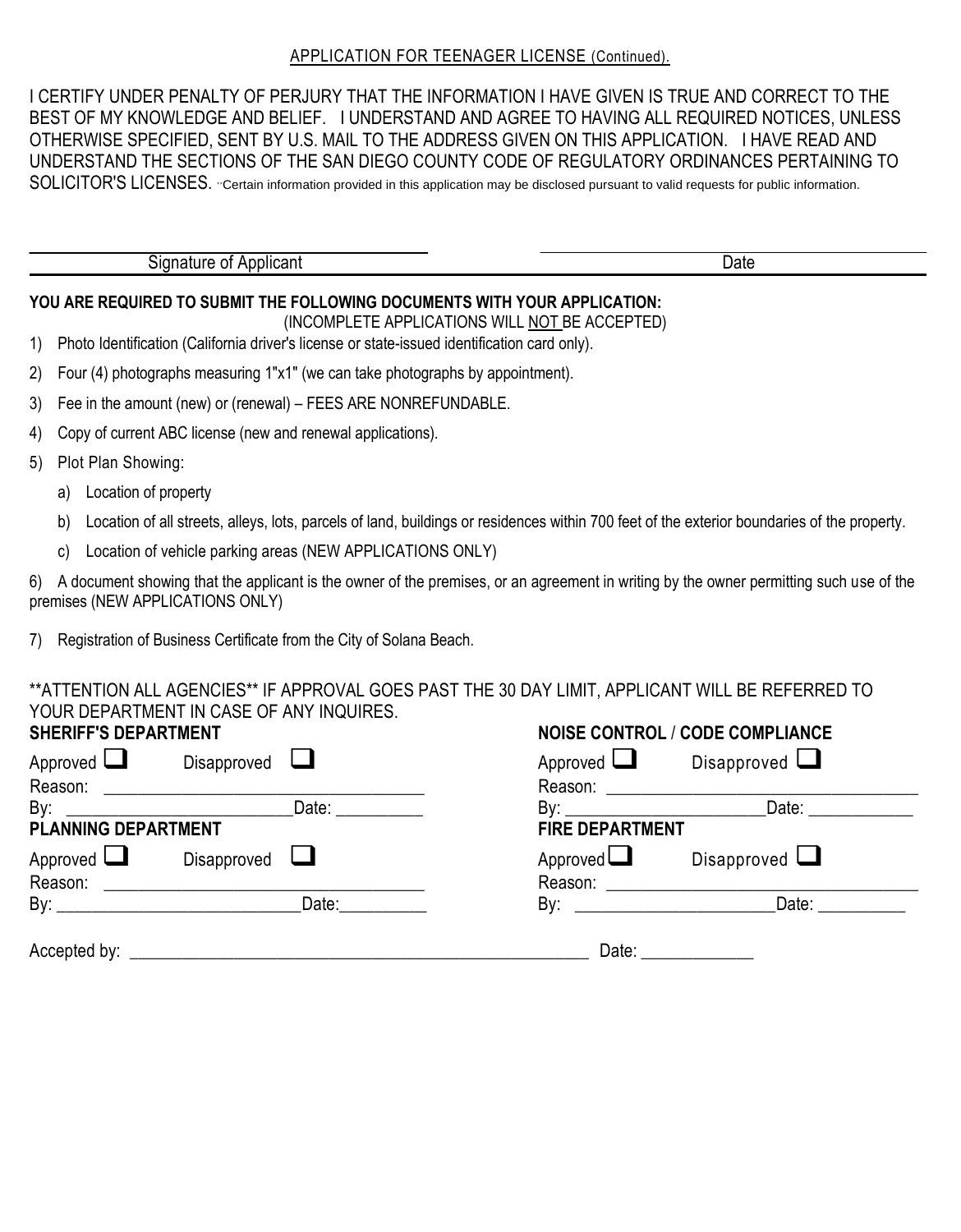| TO BE COMPLETED BY APPLICANT                  |                     |
|-----------------------------------------------|---------------------|
| PLEASE PRINT                                  |                     |
|                                               |                     |
|                                               |                     |
|                                               |                     |
|                                               |                     |
|                                               |                     |
| TO BE COMPLETED BY SHERIFF'S LICENSE DIVISION |                     |
|                                               |                     |
|                                               | $(10 \text{ days})$ |
|                                               |                     |
|                                               | (5 days)            |
|                                               |                     |

### PUBLIC INFORMATION

(Pursuant to Solana Beach Municipal Code Section 4.28)

THE PERSON WHOSE NAME APPEARS ABOVE HAS APPLIED FOR A LICENSE WITH THE SHERIFF'S DEPARTMENT. IF YOU HAVE ANY INFORMATION REGARDING THE ISSUANCE OF THE LICENSE, PLEASE DELIVER IT TO THIS OFFICE WITHIN FIVE (5) DAYS OF THE LAST DAY OF POSTING.